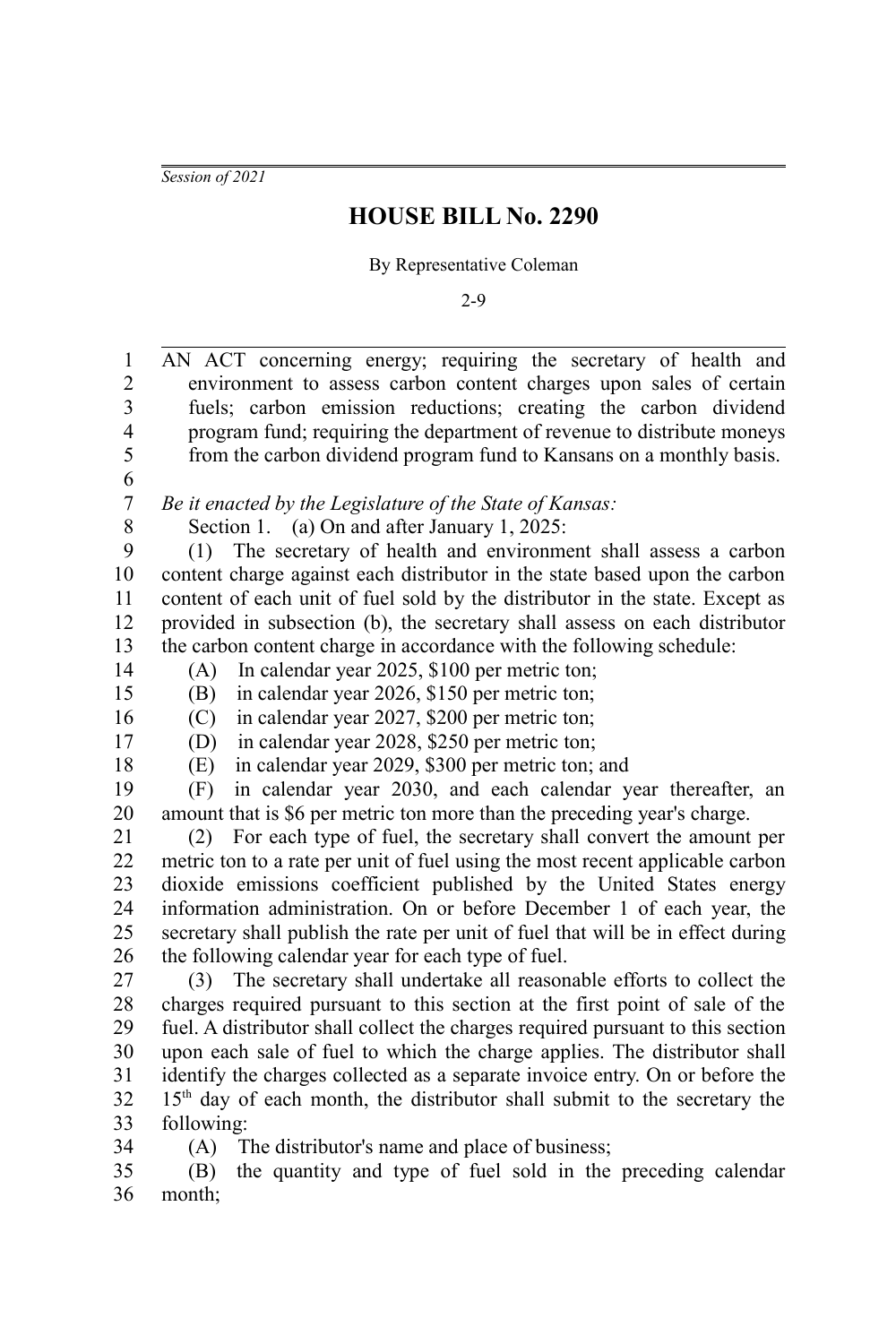(C) the assessment due for the fuel sold in the preceding calendar month; and 1 2

3

(D) any other information required by the secretary.

(b) (1) The secretary shall determine each distributor's total carbon content emissions during calendar year 2020. Any distributor that achieves a carbon emissions reduction of 3% by calendar year 2025 shall be assessed a carbon content charge in an amount that is equal to 10% of the carbon content charge assessed as provided in subsection (a). In each subsequent calendar year, the secretary shall require distributors to reduce carbon emissions by 2% more than the preceding year's carbon emission reduction requirement. Any distributor meeting such carbon emission reduction in a calendar year shall be assessed a reduced carbon content charge in an amount that is equal to 10% of the charges required pursuant to subsection (a). 4 5 6 7 8 9 10 11 12 13 14

(2) On or before December 1, 2024, and each year thereafter, the secretary shall publish a list of the distributors that have achieved the carbon emission reductions necessary to reduce such distributors carbon content charges. 15 16 17 18

(3) On or before January 31, 2025, the secretary shall provide a report to the governor and the legislature on the program and shall provide a list of the distributors that have achieved the necessary carbon emission reductions to reduce the carbon content charges assessed upon each distributor. 19 20 21 22 23

(c) The secretary shall adopt rules and regulations to implement the provisions of this section. 24 25

(d) As used in this section: 26

(1) "Distributor" means any person or entity that:

(A) Imports or causes to be imported fuel for use, distribution or sale within the state; or 28 29

(B) produces, refines, manufactures or compounds fuel within the state for use, distribution or sale. 30 31

(2) "Fuel" means any form and grade of butane, coal, clear diesel fuel, fuel oil, kerosene, natural gas and propane, but does not include gasoline, dyed diesel fuel or jet fuel. 32 33 34

35

27

(3) "Secretary" means the secretary of health and environment.

Sec. 2. (a) (1) There is hereby created in the state treasury the carbon dividend program fund, which shall be administered by the secretary of revenue. All expenditures from the carbon dividend program fund shall be for monthly dividend payments to Kansas taxpayers made in accordance with this section. All expenditures from the carbon dividend program fund shall be made in accordance with appropriation acts upon warrants of the director of accounts and reports issued pursuant to vouchers approved by the secretary of revenue or the secretary's designee. 36 37 38 39 40 41 42 43